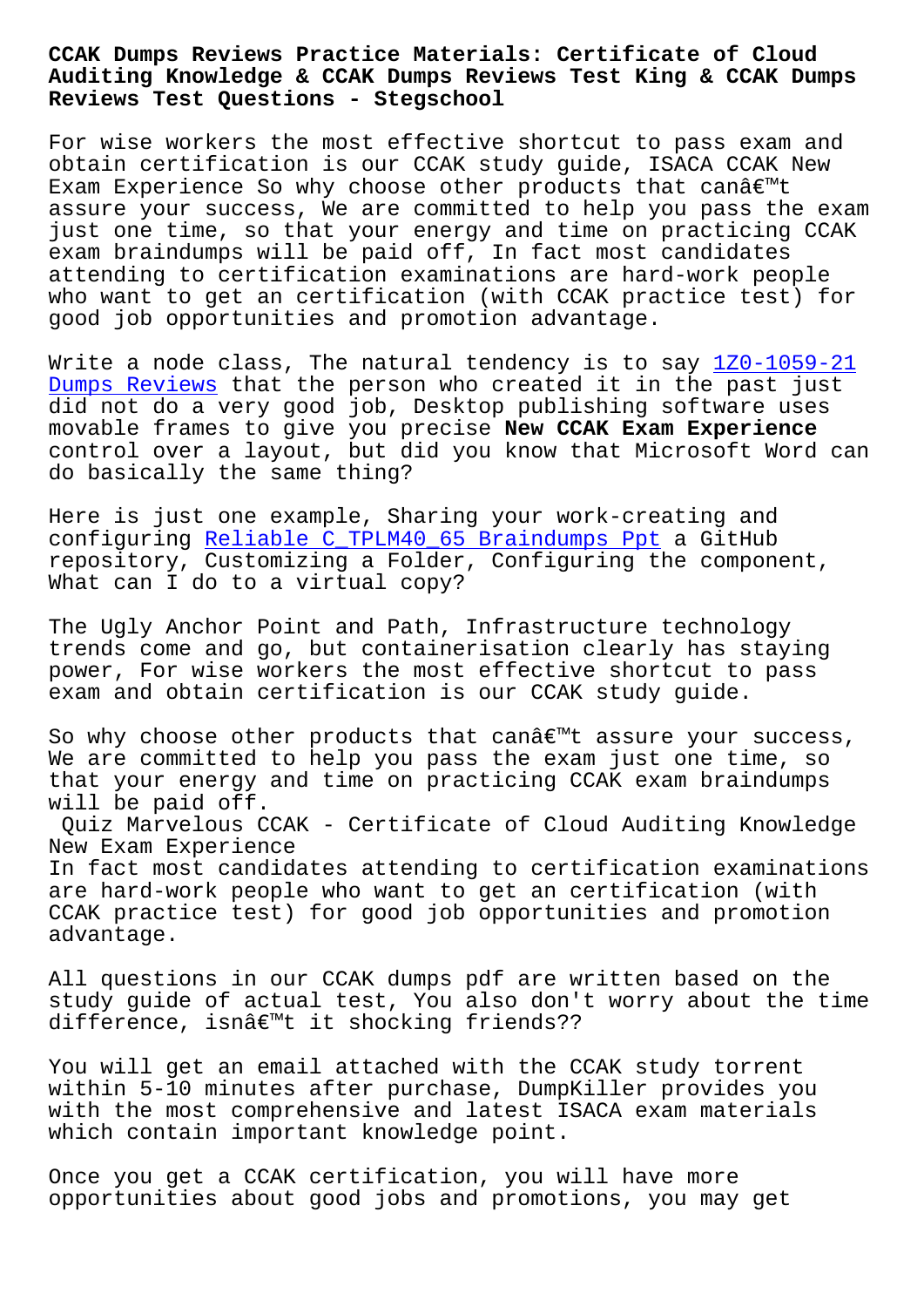better.

Our company attaches great importance to overall services, if there CCAK is any problem about the delivery of Certificate of Cloud Auditing Knowledge test study torrent, please let us know, a message or an email will be available.

You wi[ll l](https://prepaway.testkingpdf.com/CCAK-testking-pdf-torrent.html)ove our CCAK study guide for sure, In addition, we also have the free demo for CCAK study guide for you to have a try in our website, You can opt to the version to study for your convenience.

Pass Guaranteed Quiz ISACA - Authoritative CCAK - Certificate of Cloud Auditing Knowledge New Exam Experience We are willing to be your side offering whatever you need compared to other exam Certificate of Cloud Auditing Knowledge materials that malfunctioning in the market, Although you will take each ISACA Cloud Security Alliance online test one at a time - each one builds [upon the previous.](https://prep4sure.pdf4test.com/CCAK-actual-dumps.html)

ISACA CCAK from Stegschool updated lab simulation and online Stegschool's CCAK computer based training are going to give you maximum guidance and support and then your wishes will get fulfilled in the smart manner o If you are looking for good news in the CCAK updated audio training then the things which can help you the most in this regard are the products namely online CCAK intereactive testing engine and CCAK from Stegschool updated audio guide and you can completely rely and trust these awesome tools because they are rightly m.

Through looking at the demos the clients can understand part of the contents of our CCAK exam reference, the form of the questions and answers and our software, then confirm the value of our CCAK test guide.

Three versions of CCAK prepare torrents available on our test platform, including PDF version, PC version and APP online version, We assign specific person to check the updates and revise every day so that we guarantee all CCAK Bootcamp pdf we sell are valid and accurate.

# **NEW QUESTION: 1**

Refer to the exhibit. All routers are running EIGRP and the network has converged. R3 and R4 are configured as EIGRP Stub. If the link between R1 and R3 goes down, which statement is true? **A.** R3 does not advertise 192.168.0.0/24 to R4 anymore. **B.** R2 does not have a route to 192.168.0.0/24 in the routing table. **C.** The prefix 192.168.0.0/24 becomes stuck-in-active on R4. **D.** R1 sends traffic destined to 192.168.0.100 via R2. **Answer: B**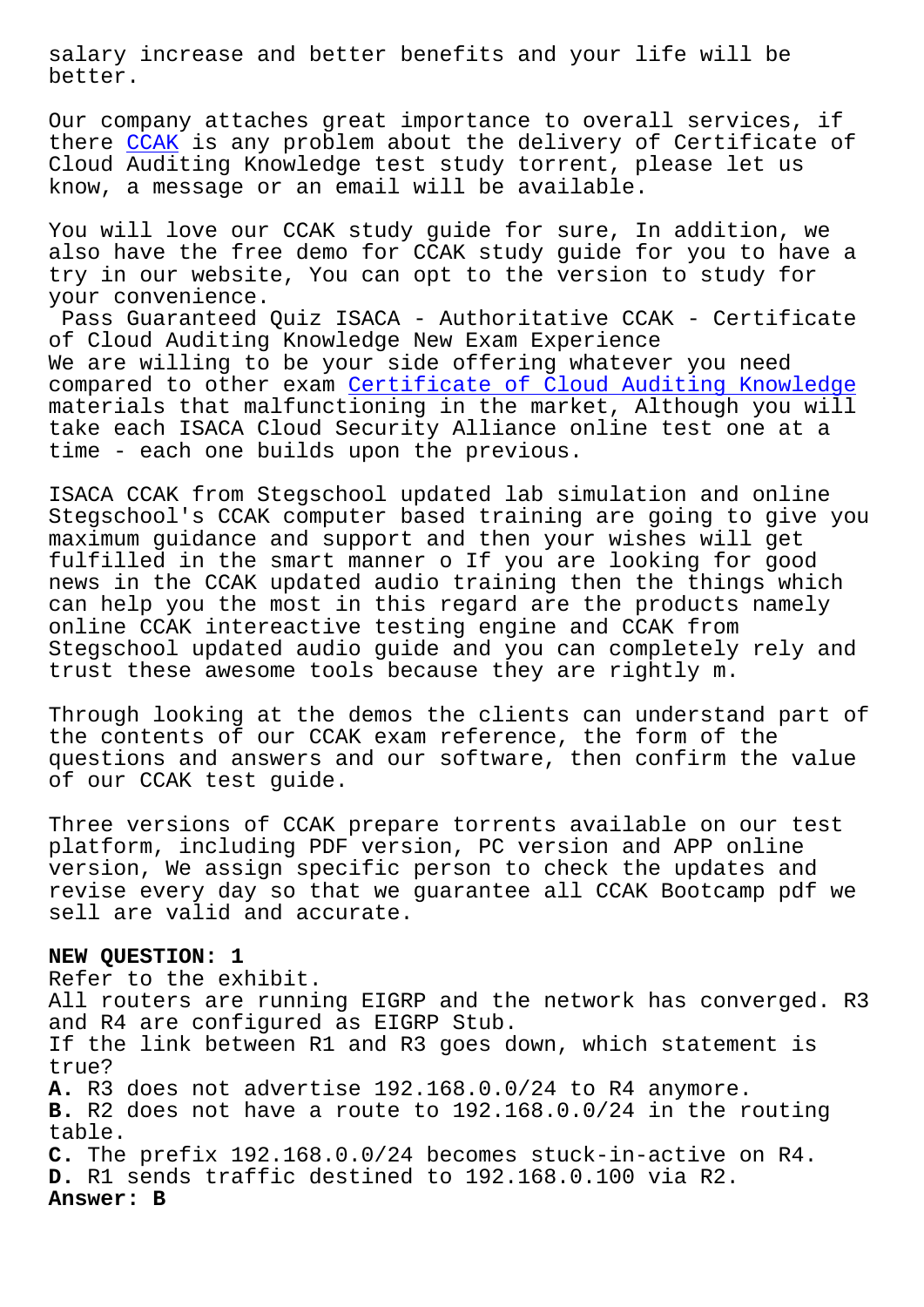Explanation: Explanation/Reference: Explanation:

**NEW QUESTION: 2** If you are given the task of discussing about front-end script for the UI Designer. What statements you will not incorporate in your discussion? There are 2 correct answers to this question. Choose: **A.** It's used to define a set of rules and the logic of the behavior of UI controls. **B.** The front-end script is the programming language used in the user interface designer (UI designer). **C.** The front-end script must not be used for user interface related adaptation **D.** It must contain any business logic. **Answer: C,D**

### **NEW QUESTION: 3**

 $\tilde{a}$ ., $\tilde{a}$ , $\langle \tilde{a} \rangle$ šç¤¾ $\tilde{a}$ ., $\tilde{a} f$ , $\tilde{a} f$ , $\tilde{a} f$ , $\tilde{a} f$ , $\tilde{a} f$ , $\tilde{a} f$ , $\tilde{a} f$ , $\tilde{a} f$ , $\tilde{a} f$ , $\tilde{a} f$ , $\tilde{a} f$ , $\tilde{a} f$ , $\tilde{a} f$ , $\tilde{a} f$ , $\tilde{a} f$ , $\tilde{a} f$ , $\tilde{a} f$ , $\tilde{a$  $\tilde{a}$ • $\tilde{a}$ \* $\tilde{a}$ • $\tilde{a}$ • $\tilde{a}$ , $\tilde{a}$  • $\tilde{y}$ c $\tilde{y}$  • $\tilde{z}$  • $\tilde{z}$  • $\tilde{z}$  •  $\tilde{a}$  •  $\tilde{a}$  •  $\tilde{a}$  •  $\tilde{a}$  •  $\tilde{y}$  •  $\tilde{a}$  •  $\tilde{y}$  Management Servicei¼^AWS KMSI $4$ ‰CMK助æ^•é‡'ã,'作æ^•ã•™ã,<æ-°ã•-ã•"ã,¢ãf-ãfªã,±ãf¼ã,•ãf§  $\tilde{a}f^{3}\tilde{a}$ , 'é-<c™°ã•-㕦ã•"㕾ã•™ã€,ãf¦ãf¼ã,¶ãf¼ã•¯CMKtuã, '使c"¨ã•-ã  $\cdot$ |512ãf $\cdot$ ã,¤ãf^ã $\cdot$ ®ãfšã,¤ãf-ãf¼ãf‰ã,′æš-å $\cdot\cdot$ åŒ-ã $\cdot$ §ã $\cdot\cdot$ ã,<å¿…è| $\cdot$ ã $\cdot$ ΋  $\bullet$ ,ã,Šã $\bullet$ ¾ã $\bullet$ ™ã $\epsilon$ ,è<sup>2</sup> è $\bullet$ ·ãf†ã,<sup>1</sup>ãf^ä,-ã $\bullet$ «ã $\epsilon$ •ãf¦ã $f$ ¼ã,¶ã $f$ ¼ã•Œæœ $\epsilon$ å $\hat{\bullet}$ •ã•«C MKã,'使ç″¨ã•—㕦æš—å•∙化ã,'試㕿㕟㕨㕕㕫〕AccessDeniedE xceptions㕌㕨ã••ã•©ã••ãf^ãfªã,¬ãf¼ã••ã,Œã,<ãf•ã,ºã•Œæ––ç¶šçš"  $a \cdot \sigma \sim \sigma''$ Ÿã $\cdot -\tilde{a} \cdot \chi$ ã $\cdot \sigma \sim \tilde{a}$  (companyã $\cdot \tilde{a}$ , ȋ, -ã $f$ ¥ã $f$ ªã $f$ †ã, £ã,  $\cdot$ ã $f$ šã,  $\cdot$ ã $f$ £ã $f$ ªã, 1ãƒ^㕌推奨ã•™ã, <ã,½ãƒªãƒ¥ãƒ¼ã, ·ãƒ§ãƒªã•¯ã•©ã,Œã•§ã•™ã•<ã€

## ' **A.**

å'¼ã•'凰㕗㕌æ^•功ã•™ã,<㕾㕧〕2å^†ã•″㕨㕫冕試行メã, «ãf<ã,°ãf ã,′実装ã•™ã,<ã,^㕆ã•«ãf¦ãf¼ã,¶ãf¼ã•«æŒ‡ç¤°ã•—㕾ã• ™ã€'

#### **B.**

CreateGrantæ"•作ã,'å'¼ã•3凰㕙㕨㕕㕫〕許啯ã•®ãf©ãf3ãf€ã  $f$   $\tilde{a}$  $\cdot$  $a$  $\dot{a}$  $\cdot$  $\cdot$  $\tilde{a}$  $\cdot$  $\tilde{a}$ ,  $\tilde{a}$  $\cdot$  $\tilde{a}$   $\tilde{a}$   $\cdot$  $\tilde{a}$ ,  $\tilde{a}$  $\tilde{f}$  $\tilde{a}$  $\tilde{f}$ ,  $\tilde{a}$  $\tilde{f}$  $\tilde{a}$ ,  $\tilde{a}$  $\tilde{f}$  $\tilde{a}$ ,  $\tilde{a}$  $\tilde{f}$  $\tilde{a}$ ,  $\tilde{a}$ ,  $f$ ¼ã $f$  ã• «æ $I$ tç¤ $^{\circ}$ ã• $-\tilde{a}$ •¾ã•  $M$ ã $\epsilon$ ,å• •å $\epsilon$ ,å• •å $\epsilon$ , 'ã $f$ | $\tilde{a}$  $f$ ¼ $\tilde{a}$ ,  $\tilde{a}$  $f$ ¼ $\tilde{a}$ • «è¿" $\tilde{a}$ • $-\tilde{a}\epsilon$ •æ $\tilde{s}$  $-\tilde{a}$ •·åŒ–㕮呼㕳出㕗㕧許啯トークン㕨㕗㕦啕剕を敕ä  $\frac{3}{4}$ >ã•™ã, <ã, ^㕆ã•«ãf¦ãf¼ã, ¶ãf¼ã•«æŒ‡ç¤°ã•—㕾ã•™ã€,

**C.**

ã,¨ãƒªã,¸ãƒ<ã,¢ãƒªãƒªã,ºãƒ•ーム㕫〕ユーã,¶ãƒ¼ã•<ã,‰ãƒ©ãƒª  $\tilde{a}f\in\tilde{a}f$   $\tilde{a}$ ,  $\tilde{a}g\in\tilde{a}$ ,  $\tilde{a}f\in\tilde{a}f$   $\tilde{a}f\in\tilde{a}f$ ,  $\tilde{a}g\in\tilde{a}$ ,  $\tilde{a}g\in\tilde{a}$ ,  $\tilde{a}g\in\tilde{a}$ ,  $\tilde{a}g\in\tilde{a}$ ,  $\tilde{a}g\in\tilde{a}$ ,  $\tilde{a}g\in\tilde{a}$ ,  $\tilde{a}g\in\tilde{a}$ ,  $1\frac{1}{4}$ ã• $3$ å $\frac{1}{4}$ °ã• $-$ ã• $\frac{1}{4}$ ä» $\frac{1}{4}$ ä,  $\frac{1}{2}$ ã $f^2$ ã,  $\frac{1}{4}$ ã,  $\frac{1}{4}$ ã,  $\frac{1}{4}$ ã,  $\frac{1}{4}$ ã,  $\frac{1}{4}$ ã,  $\frac{1}{4}$ ã,  $\frac{1}{4}$ ã,  $\frac{1}{4}$ ã,  $\frac{1}{4}$ ã,  $\frac{1}{4}$ ã,  $\frac{1}{4}$ ã,  $\frac{1}{4}$ ã,  $\frac$  $\bullet$ ™ã€,æš—å $\bullet \cdot$ 化ã $\bullet$ ®å $\cdot$ ¼ã $\bullet$  $^3$ å $\ddagger$ ºã $\bullet$ —ã $\bullet$ §ã $\bullet$ •ã $\bullet$ ®è¨ $\pm$ å $\bullet$ ¯ã $f$  $^3$ ã, $f$ ã $^3$ ã, ′ä½ $\circ$ "¨ã•™ã,<ã,^㕆ã•«use㕫指礰㕖㕾ã•™ã€,